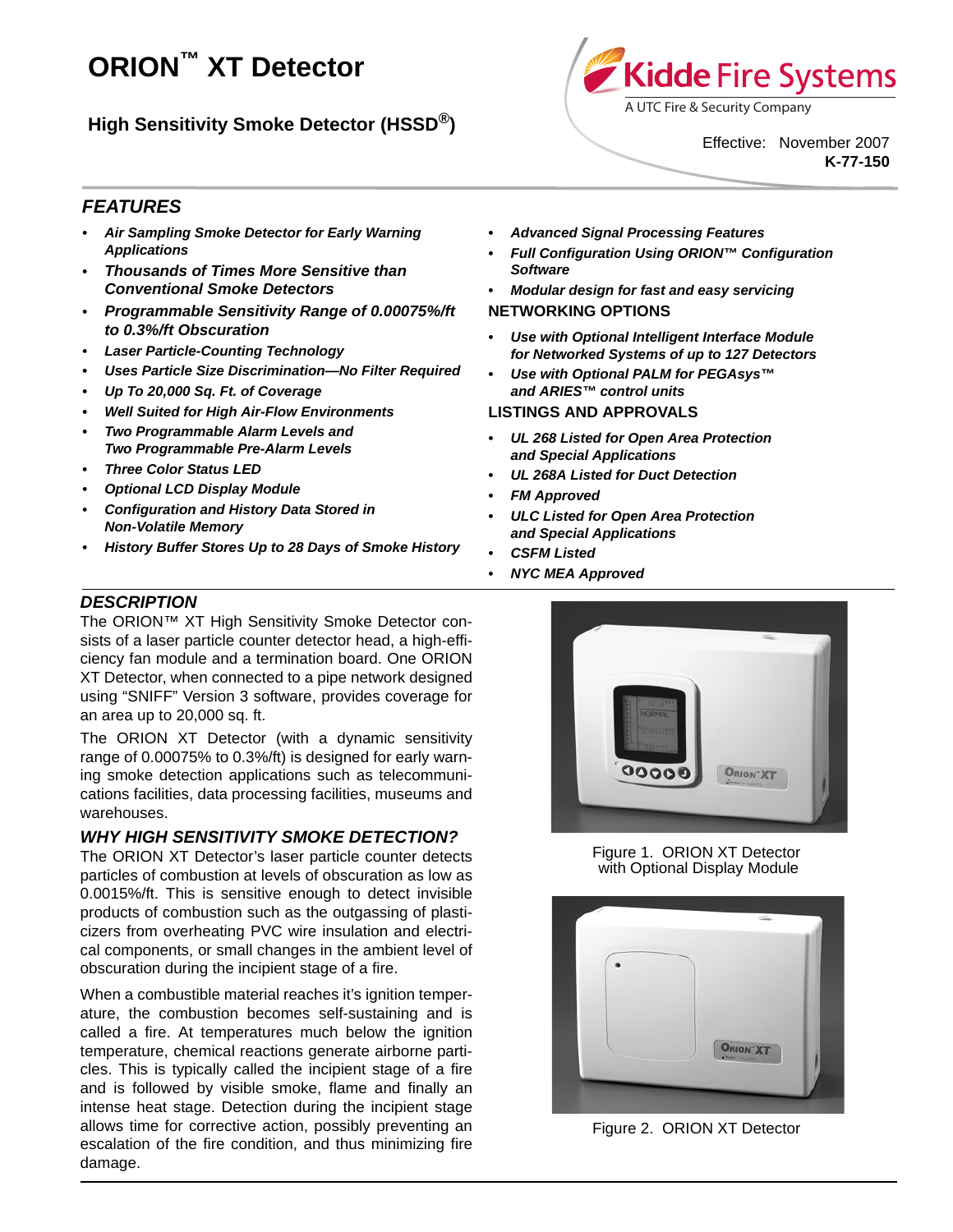

Figure 3. ORION XT Detects Ambient Smoke in the Incipient Stage of Fire

#### *PARTICLE SIZE DISCRIMINATION = NO FILTER!*

The ORION XT Detector uses a high-efficiency centrifugal fan to draw air continuously from the protected area, into a piping network and through the detector head, without filtration or flow restriction. As a result, filter maintenance and loss of sensitivity due to filter clogging is eliminated.

Smoke concentration is determined by counting the number of discrete particles of a specific size in a given time period. The Detector's particle size discrimination feature allows only a specific range of particle sizes (between 0.01 and 10 microns) to be measured and counted as products of combustion. Anything above or below this range is generally ignored and does not contribute to smoke signal calculations. This discrimination band corresponds to the center of the range of all particles of combustion. Dust particles, which are typically larger than 10 microns, are ignored.

#### *AIR SAMPLING PIPE NETWORK*

The air sampling pipe network is a system of pipes extended into the protected area with strategically placed sampling holes. The UL Listed/FM Approved "SNIFF" Version 3 computer program is used to dynamically balance the pipe network. The "SNIFF" program allows greater flexibility in pipe configuration and balances the pipe network to insure equal sensitivity at each sampling hole. Each sample hole may be considered an equivalent spot-type detector with a maximum coverage of 900 sq. ft. to provide UL Listed Open Area Protection (see datasheet 77.153).

The ORION XT product line offers an array of air sampling network accessories such as a sampling point, capillary tube rolls, sampling point, port and pipe labels.



|  | Figure 4. Sampling Point with Capillary Tube |  |
|--|----------------------------------------------|--|
|  |                                              |  |

# *FEATURES*

#### **DISPLAY OPTIONS:**

The ORION XT Detector has two display options: a status LED faceplate or a Display Module. The status LED faceplate is a plastic molded insert with a tri-color LED that indicates an Alarm, Pre-Alarm or Trouble condition. The standard configuration of an ORION XT Detector has an installed status LED faceplate. The LED reports the following conditions:

| CONTINUOUS YELLOW TROUBLE/ISO- | LATED     |
|--------------------------------|-----------|
| FLASHING RED                   | PRE-ALARM |
|                                |           |

For applications where a user interface at the Detector is necessary, Kidde offers an optional Display Module with a backlit LCD screen. The Display Module allows the user to browse through more detailed information such as protected area smoke levels, sampling pipe airflow rate and selected configuration settings. The optional display module also allows limited detector control functions such as reset, test and isolate. The Display Module can be integrated into the ORION XT Detector or externally mounted away from the Detector (see datasheet 77.151).

#### **FIRE ALARM PANEL INTERFACE:**

The ORION XT Detector was designed with the flexibility to interface with any fire alarm control panel. There are four different configurations to choose from depending on the type of control panel and the number of Detectors in the system.

The Intelligent Interface Module (IIM) is designed to interface with a large ORION XT Detector to an ARIES control panel. The ARIES compatible IIM is mounted in a backbox located in proximity of the panel enclosure. Up to 127 ORION XT Detectors can be networked together with an IIM. A computer running ORION Configuration Software (OCS) can communicate with the IIM, either with a local computer or from a remote computer using a modem. This allows all networked ORION XT Detectors to be monitored and configured from a central location and saves on installation and maintenance costs (see data sheet 77.157).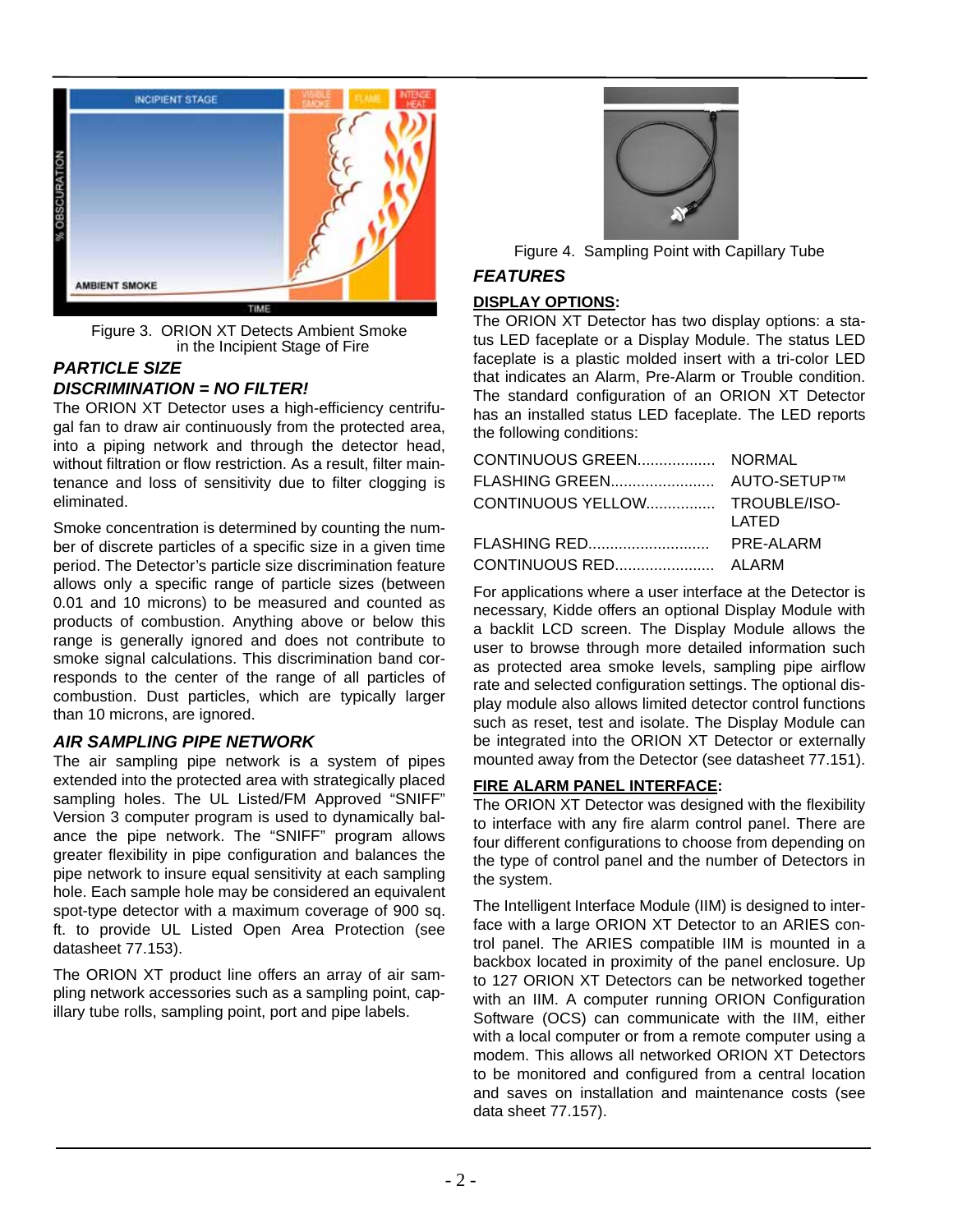For smaller networks connected to a PEGAsys or ARIES control panel, the ORION XT Detector can be connected to the panel's Signaling Line Circuit (SLC) using an PEGAsys Addressable Loop Module (PALM). The PALM is a circuit board that plugs into an ORION XT Detector. With a PALM, the ORION XT Detector operates as one of up to 255 SmartOne® devices on the addressable loop (see datasheet 77.152).

The ORION XT Detector can also interface to other fire alarm control panels by using relay contacts inside the Detector. Each ORION XT Detector is equipped with six relays (Pre-Alarm 1, Pre-Alarm 2, Alarm 1, Alarm 2, Trouble, and Isolate) which allows the Detector to directly interface with the control panel.

Detectors that interface to a fire alarm control panel with relays can also be networked together with an IIM in the stand alone module configuration. This allows up to 127 ORION XT Detectors to be monitored and configured from a central location.

#### **CONFIGURATION:**

The ORION XT Detector is configured with ORION Configuration Software (OCS) Version 3. To configure the Detector, a computer running OCS software is connected via a programming cable to the RS-232 jack located on the side of the Detector. OCS provides the ability to monitor, configure and download history from the Detector. The advanced signal processing software features of the Detector allow the response of the detector head to be tailored to the environment it is installed in. This provides the most sensitive detection with a minimum of unwanted alarms (see datasheet 77.153).

- Two Pre-Alarm and Two Alarm Levels *–* Programmable in increments of 5% of the Detector's selected output. Alarm Level 2 and Pre-Alarm Level 2 are optional.
- Day/Night Alarms A second set of programmed alarm levels is available for the night period which allows the Detector's response to be more sensitive during the day.
- Alarm Delays Programmable from 0 to 60 seconds for each alarm level. The delays can be used to eliminate unwanted alarms caused by transient conditions.
- Alarm Latching An option which allows alarm conditions to remain latched until reset, or to automatically reset after a programmable delay of 0 to 60 minutes.
- Smoke Signal Averaging An option that averages the smoke level over a programmable 2, 4, or 8 second period. This may be used to eliminate spikes in the smoke level caused by transient smoke.

#### **AUTO-SETUP™ FEATURES:**

Automatically sets the ORION XT Detector's optimal alarm sensitivity threshold at the time of installation. The Auto-Setup learning time period can be set for fifteen minutes to two weeks.

#### **HISTORY REPORTING FEATURES:**

- Smoke Level History A powerful diagnostic feature of the Detector. Up to four weeks of date and time stamped smoke history (40,320 data collection points) may be stored in the Detector. History sampling rate is programmable from 1 to 60 seconds. Using OCS software, this history can be retrieved and graphically displayed, printed or stored to disk.
- Event History Stores up to 128 events such as alarm or trouble activations, configuration changes or operator actions. Using OCS software, this history can be retrieved and displayed, printed or stored to disk. This feature aids in the analysis of trouble or alarm incidents.

#### **EASE OF INSTALLATION AND MAINTENANCE:**

The ORION XT Detector is designed for ease of installation and maintenance. The Detector's main components can be serviced without removing the Detector's enclosure, conduit, inlet or exhaust pipe. The Detector can be surface-mounted by four #10 mounting holes in the back of the Detector or by an optional flush mount trim ring.

#### **POWER SUPPLY OPTIONS:**

The ORION XT Detector has four different power supply configurations. The Self-Contained Power Supply is designed to provide 24 Vdc power to a Detector from 120 or 240 Vac (see datasheet 77.155). For systems with multiple ORION XT Detectors, a Multi-Zone Power Supply can provide 24 Vdc power for up to eight Detectors from 120 or 240 Vac (see datasheet 77.154). The Multi-Zone Power Supply is also available with a 48 Vdc to 24 Vdc power converter.

Detectors can also have 24 Vdc power supplied by the fire alarm control panel or any listed or approved power supply.

#### *DIMENSIONS*